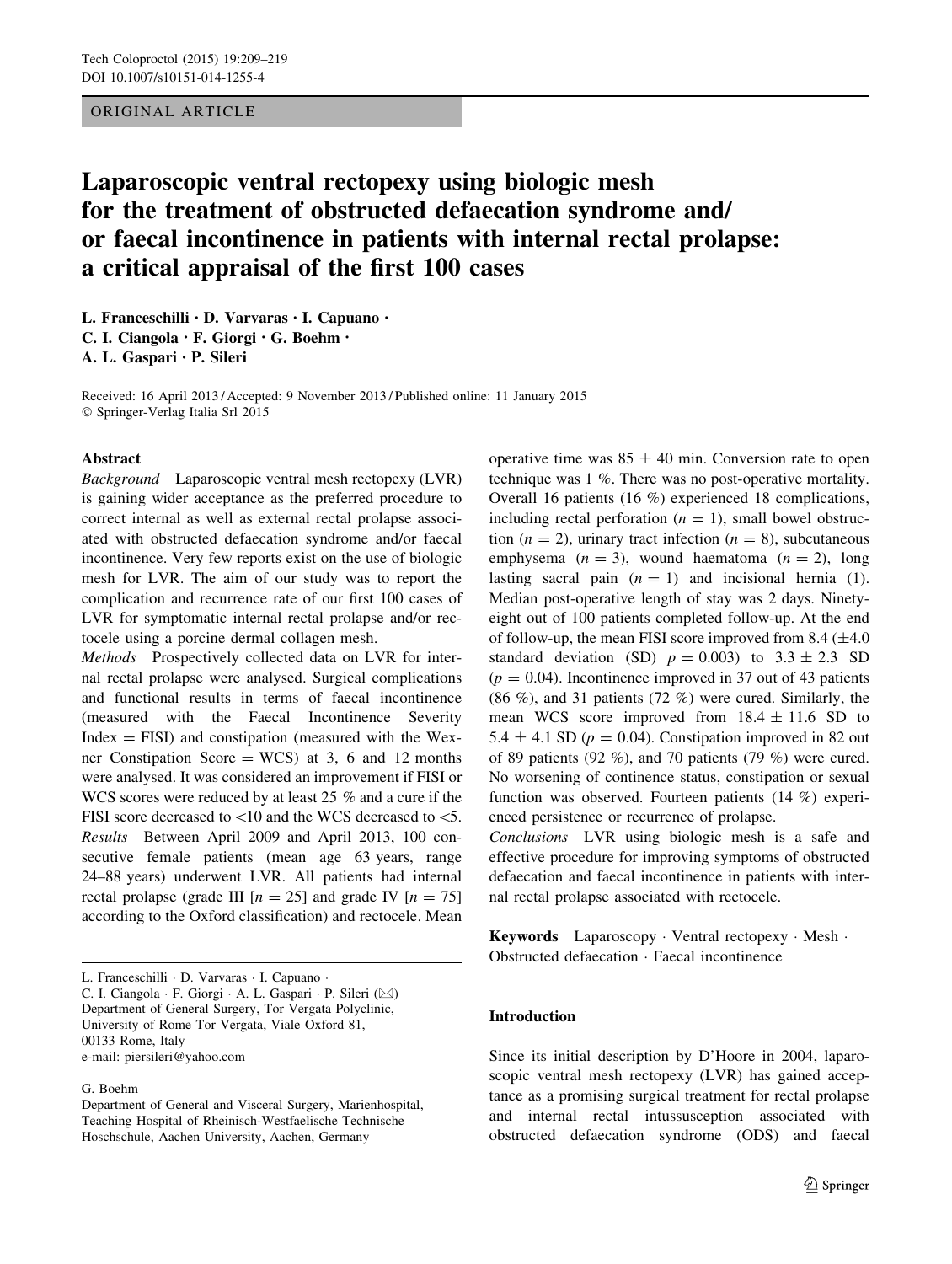incontinence (FI) [[1–4\]](#page-9-0). An increasing amount of published data show functional improvement in terms of FI (4–91 %), constipation (37–86 %) [[2,](#page-9-0) [3,](#page-9-0) [5,](#page-9-0) [6](#page-9-0)] and dyspareunia and sexual dysfunction (39 %) [[6\]](#page-9-0) for patients with internal and external RP treated with LVR. These functional outcomes are usually obtained using synthetic mesh for rectal suspension which has been shown to increase the efficacy of the reconstructive procedure while reducing the recurrence rate by 30 % [\[7](#page-9-0)], compared with pexies without mesh.

However, this improvement of outcome goes hand in hand with the inherent risk of mesh-related complications, such as erosions and infections. This led to the ongoing debate about the use of biologic meshes in pelvic floor surgery. There is, however, currently no proof that one mesh is superior to the others [[8\]](#page-9-0). Biologic meshes, serving as a collagen scaffold for soft tissue remodelling and regeneration of native tissue, may allow a safer reconstructive procedure, avoiding the use of a permanent foreign material, which may provide a nest for acute and chronic infection [\[8](#page-9-0)]. The in vivo durability of biologic mesh depends on the degree of cross-linking of its collagen component. In order to slow down degradation, additional cross-links are generated during the manufacturing process. For example, cross-linked dermal porcine collagen (Per $macol<sup>TM</sup>$ , Covidien, Mansfield, MA, USA) is one of the most widely used biologic meshes in pelvic floor surgery.

Very few reports on LVR using biologic mesh exist. However, these did show 82–95 % improvement of obstructed defaecation syndrome (ODS) symptoms and 73–95 % improvement of FI [[9,](#page-9-0) [10\]](#page-9-0). The lack of comparative data does not allow us to establish the superiority of any biologic mesh in terms of surgical complications, as well as short- and longer-term functional outcomes [\[11](#page-9-0)].

In this critical appraisal, we report our experience with this abdominal, minimally invasive and nerve sparing technique, using porcine dermal collagen mesh.

## Materials and methods

From April 2009 to April 2013, 100 consecutive patients with internal rectal prolapse were treated with LVR and entered into a prospective pelvic floor database. Patients with anterior compartment prolapse requiring concomitant bladder suspension were excluded from this report. Patients with severe utero-adnexal pathology in addition to prolapse (such as fibromatosis and endometriosis) and patients with external uterine prolapse first underwent hysterectomy performed by a gynaecologist, and rectal prolapse was reassessed months after recovery from surgery. All operations were performed at Tor Vergata University of Rome (Italy) by two colorectal surgeons (LF, PS) who trained in

these procedures at John Radcliff Hospital in Oxford (UK) or by residents/fellows under their supervision.

The diagnosis of rectal prolapse and rectocele was made clinically (symptoms and proctoscopy) and confirmed by defecography and/or dynamic pelvic magnetic resonance imaging (MRI). All patients diagnosed with an external rectal prolapse were excluded from this series.

Proctograms were evaluated using the Oxford Prolapse Grading system (Table [1](#page-2-0)) [\[2](#page-9-0), [12](#page-9-0)]. Rectoceles were classified as large if  $\geq$ 4 cm and perineal descend severe if  $>7$  cm on imaging. Anorectal function was evaluated using two different scores: the Wexner Constipation Score (WSC) and the Faecal Incontinence Severity Index (FISI). All patients underwent anal manometry. A full colonoscopy or computed tomography (CT) colonography to exclude colonic disease was performed, while a colonic transit study was used in young patients with severe constipation. Indications for surgery were grade III or IV rectal prolapse (internal rectal prolapse in the Oxford classification) at defecography with a FISI score  $\geq 10$  and/or a  $WCS > 5$ . All patients had failed conservative management including bowel regimen, laxatives and a 12-week course of biofeedback therapy performed by a specialized pelvic floor therapist. All patients were evaluated by a urogynaecologist in order to study middle and anterior compartment involvement.

Written informed consent was obtained. All patients received a single dose of antibiotic (amoxycillin/clavulanic acid or cephalosporin in case of penicillin allergy) at induction. A urinary catheter was inserted.

An anterolateral dissection was carried out between the rectum and the vagina starting from the sacral promontory, down to the levator ani muscle using a 4-trocar technique and a 30 $\degree$  scope (Fig. [1](#page-2-0)). A 3  $\times$  18 cm tailored strip of biologic mesh (Permacol, TSL plc, UK) was positioned in this pocket at the level of the levator ani muscle and sutured to the anterior wall of the rectum using two parallel rows of non-absorbable 2-0 sutures (Tycron, Covidien, UK). Since 2012, in order to accelerate this step, a holebelt puncher was used, creating holes within the mesh, as previously described [\[13](#page-9-0)]. During this manoeuvre, the rectum was gently and fully retracted cranially in order to visualize the levator ani muscle and the level of the first two distal sutures confirmed to be approximately at 2–3 cm above the dentate line by rectal examination or proctoscopy. The mesh was then secured on the sacral promontory using the ProTack<sup>TM</sup> device (Autosuture, Covidien, UK), and the vaginal vault (or cervix) was fixed to the mesh without traction by two additional absorbable sutures (vicryl 2-0) (Figs. [2,](#page-2-0) [3](#page-2-0)). Before suturing the posterior vaginal vault to the mesh, a posterior flat vaginal retractor was positioned and pulled in order to completely distend the vaginal apex. The peritoneum was closed using a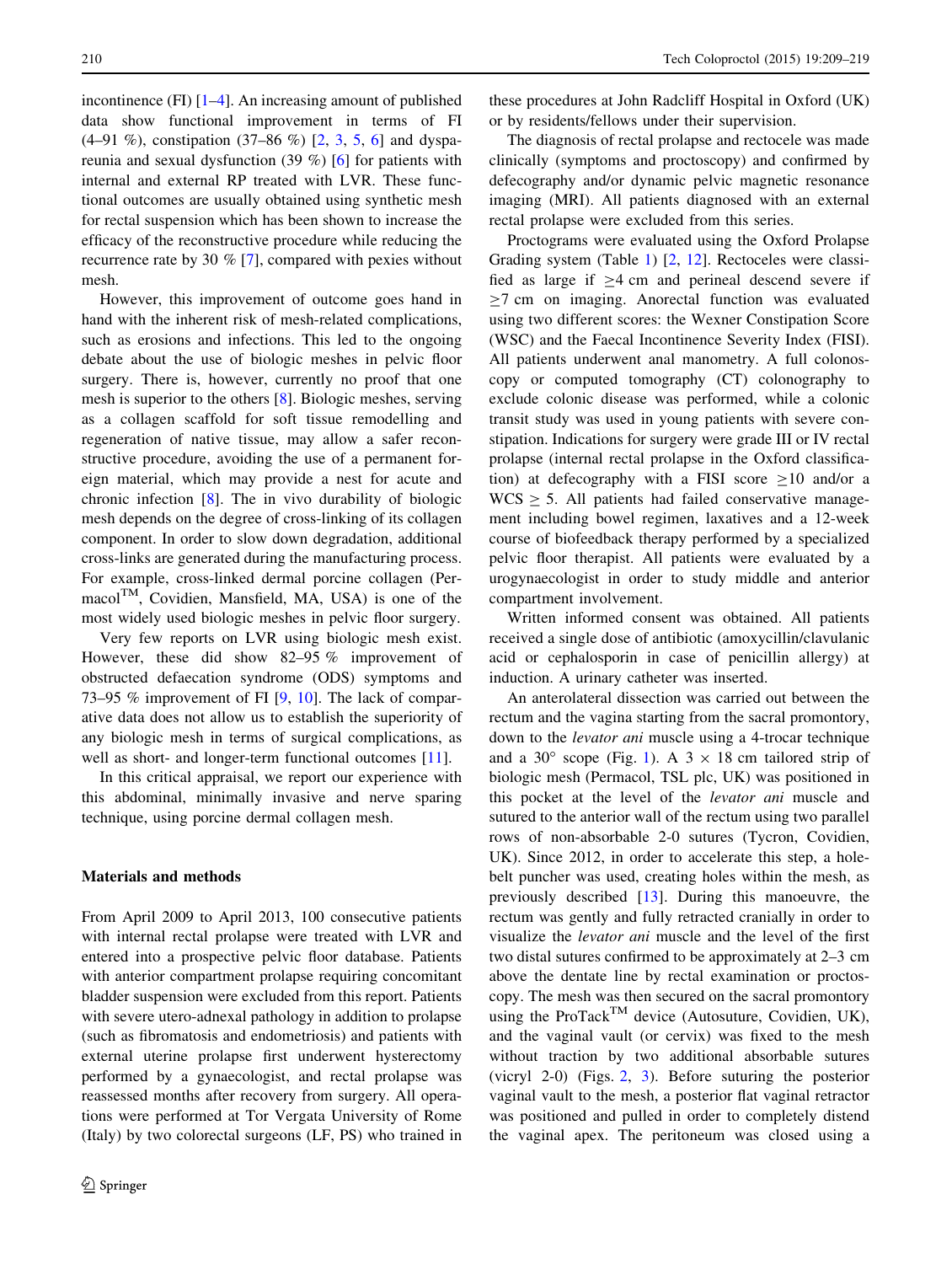<span id="page-2-0"></span>

| <b>Table 1</b> Oxford prolapse<br>grading system |                                            | Findings at defecography                | Grade |  |
|--------------------------------------------------|--------------------------------------------|-----------------------------------------|-------|--|
|                                                  | Internal rectal prolapse (Intussusception) |                                         |       |  |
|                                                  | Recto-rectal                               | Descends at proximal limit of rectocele |       |  |
|                                                  |                                            | Descends to the level of the rectocele  | П     |  |
|                                                  | Recto-anal                                 | Descends onto sphincter/anal canal      | Ш     |  |
|                                                  |                                            | Descends into sphincter/anal canal      | IV    |  |
|                                                  | External rectal prolapse                   | Protrudes from anus                     | V     |  |



Fig. 1 Correct mesh positioning between the anterior wall of the rectum and the posterior wall of the vagina, at the level of the levator ani



Fig. 2 Mesh has been sutured to the anterior wall of the rectum with Tycron 2-0 and fixed to the sacral promontory. At this point, with the help of a flat vaginal retractor, the posterior fornix is sutured to the mesh with 2-0 Vycril

running absorbable suture 2-0 (V-Lock, Covidien, UK). Drains were inserted only in special circumstances (i.e. extensive adhesiolysis, risk of bleeding due to therapeutic anticoagulation, rectal perforation). Post-operatively nonsteroidal anti-inflammatory drugs and paracetamol were used. The urinary catheter was removed within 24 h from surgery, and fluid therapy discontinued to allow hospital discharge starting from post-operative day 2. Upon



Fig. 3 Mesh is secured on the sacral promontory using the ProTack<sup>™</sup> device

discharge patients were prescribed a high dose (3 times/ day) of polyethylene glycol (Movicol, Norgine, Milan, Italy) and were weaned to 1/day by 6 weeks after surgery.

After surgery, patients were evaluated at 1 week, and 1, 3, 6 and 12 months by two of the authors (PS, LF).

Thereafter, patients were seen once a year or if needed, depending on their clinical condition. Patients with a persistently abnormal or worsening WCS/FISI score underwent defecography or MRI defecography. Recurrence was defined as persistently abnormal or worsening WCS/FISI and abnormal defecography or MRI defecography. Mesh erosion was evaluated yearly using rigid proctoscopy and a standard gynaecological speculum. Sexual dysfunction was assessed using a validated questionnaire. Data on gender, age, mortality, morbidity (including erosion and sexual dysfunction), length of stay, recurrence, symptoms of ODS, WCS and FISI scores were prospectively collected. It was considered an improvement if FISI or WCS scores were reduced by at least 25 % and a cure if the FISI score decreased to  $\lt 10$  and the WCS decreased to  $\lt 5$  as in a previous publication [[4\]](#page-9-0).

# Statistical analysis

The Chi-square test with odds ratio was used for categorical variables.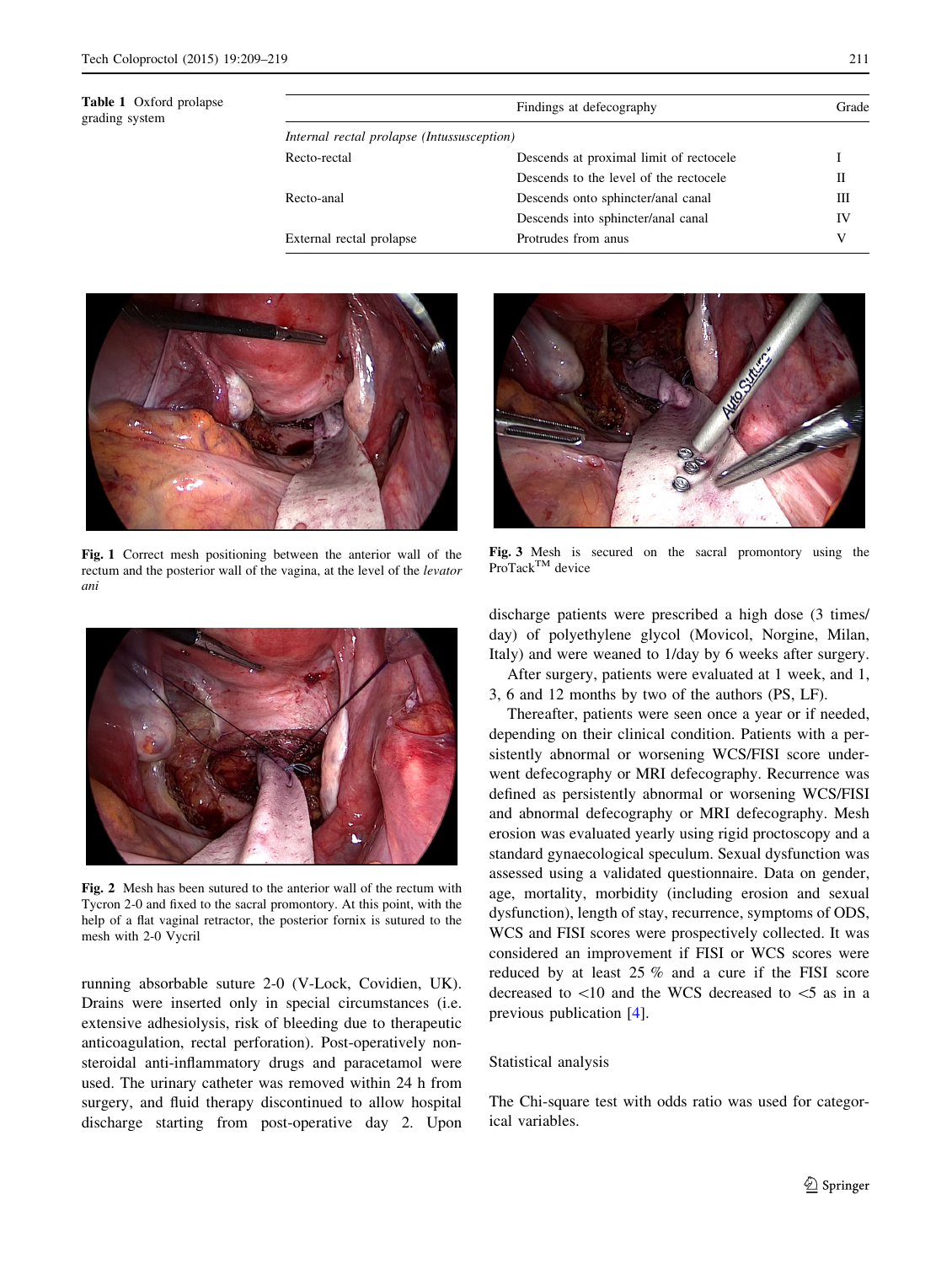The paired  $t$  test was used to assess the differences between variables at baseline, and at 3 and 6 months or the end of follow-up. Kaplan–Meier analysis was used to assess recurrence-free probability. For the univariate analysis, a cut-off point of  $>5$  for WCS score,  $>10$  for FISI and  $>$ 3 unsuccessful attempts per day for evacuation were used. A p value  $\leq 0.05$  was considered to be statistically significant.

# Results

Median duration of follow-up was 20 months (range 6–54 months). Two patients were lost to follow-up. Patient characteristics are shown in Table 2. All patients were women with a mean age of 63 years (range 24–88 years). Mean body mass index (BMI) at surgery was  $26 \pm 5$  kg/  $m<sup>2</sup>$  (range 17–36 kg/m<sup>2</sup>). Overall 58 out of 98 patients (59 %) had undergone previous surgery including hysterectomy ( $n = 49$ ), caesarian section ( $n = 24$ ), surgery for anal fissure or haemorrhoids  $(n = 14)$ , surgery for anal fistula ( $n = 2$ ) and other gastrointestinal surgery ( $n = 17$ ). Five patients had undergone previous stapled transanal rectal resection for ODS.

Mean duration of symptoms before surgery was  $11 \pm 9$  years (range 2–31 years).

After the preoperative work-up and classification of prolapse using the Oxford Prolapse Grading system, 73 patients (74 %) were scheduled for surgery to correct a grade IV prolapse, and 25 were listed for correction of a grade III prolapse. A large rectocele  $\geq$ 4 cm was present in 57 patients (58 %).

Results are summarized in Table [3.](#page-4-0) Mean operative time was  $85 \pm 40$  min (range 50–160 min). There was one conversion to open technique due to severe pelvic adhesions secondary to a previous hysterectomy in a patient with a BMI of  $36 \text{ kg/m}^2$ . There was no postoperative mortality. There was one intraoperative complication, a rectal perforation during the anterior dissection at the level of the levator ani muscle. This perforation was immediately repaired using 3-0 interrupted absorbable stitches  $(Caprosyn^{TM}, Covidian^{TM})$ , and the surgery was completed as planned. There were no surgical re-interventions during the patients' hospital stay after LVR. Median post-operative length of stay was 2 days (range 2–5 days). Overall, 16 patients experienced 18 complications (18 %), including the rectal perforation. One patient (1 %) experienced incomplete small bowel obstruction (SBO) 25 days after surgery because of an adhesion between a  $ProTask^{TM}$  clip and the terminal ileum and required laparoscopic adhesiolysis which was uneventful. Another patient was admitted to another hospital with the diagnosis of SBO and discharged after 2 days of medical treatment. These two patients were the sole two emergency room or hospital readmissions within 30 days observed in this series. Minor post-operative complications were observed in the remaining 15 patients as follows: eight urinary tract infections successfully treated with oral antibiotics, three subcutaneous emphysemas which resolved spontaneously, two wound haematomas treated conservatively, one case of persistent sacral pain, successfully treated with a 15-day course of low dose corticosteroids and painkillers, and one incisional hernia at the site of the 10-mm port in the right iliac fossa. There were no mesh-related complications. Out of the 98 patients who completed the 1-year followup, 73 (74 %) were sexually active and none of them reported sexual dysfunction.

| <b>Table 2</b> Patients's                                                           | Number of patients                                                 | 98                  |
|-------------------------------------------------------------------------------------|--------------------------------------------------------------------|---------------------|
| characteristics (100 patients)<br>from 04/09 to 09/14 and two<br>lost at follow-up) | Mean age $\pm$ SD (range)                                          | $63 \pm 13$ (24-88) |
|                                                                                     | Mean BMI at surgery $\pm$ SD (range)                               | $26 \pm 5(17-36)$   |
|                                                                                     | Previous abdominal or anorectal surgery $n/N$ (%)                  |                     |
|                                                                                     | Hysterectomy                                                       | 49/98 (50 %)        |
|                                                                                     | Caesarian section                                                  | $24/98$ (24 %)      |
|                                                                                     | Haemorrhoids and/or fissure                                        | 14/98 $(14 \%)$     |
|                                                                                     | Anal fistulas                                                      | $2/98$ (2 %)        |
|                                                                                     | <b>STARR</b>                                                       | $5/98(5\%)$         |
|                                                                                     | Other GI surgery (no resection)                                    | 17/98 $(17 \%)$     |
|                                                                                     | Mean symptoms duration at surgery $(\pm SD, \text{years})$         | $11 \pm 9$          |
|                                                                                     | Mean Wexner Constipation Score at surgery $(\pm SD, \text{range})$ | $18 \pm 6$ (5-25)   |
|                                                                                     | Mean FISI score at surgery $(\pm SD, \text{range})$                | $8 \pm 3(0-41)$     |
|                                                                                     | % of patients with mixed constipation and faecal incontinence      | 27%                 |
| SD standard deviation, STARR<br>stapled transanal rectal                            | Rectal prolapse grade (Oxford Prolapse Grading System: III/IV)     | 25/73               |
|                                                                                     | Follow-up (median, range months)                                   | $20(6-54)$          |
| resection, GI gastrointestinal                                                      |                                                                    |                     |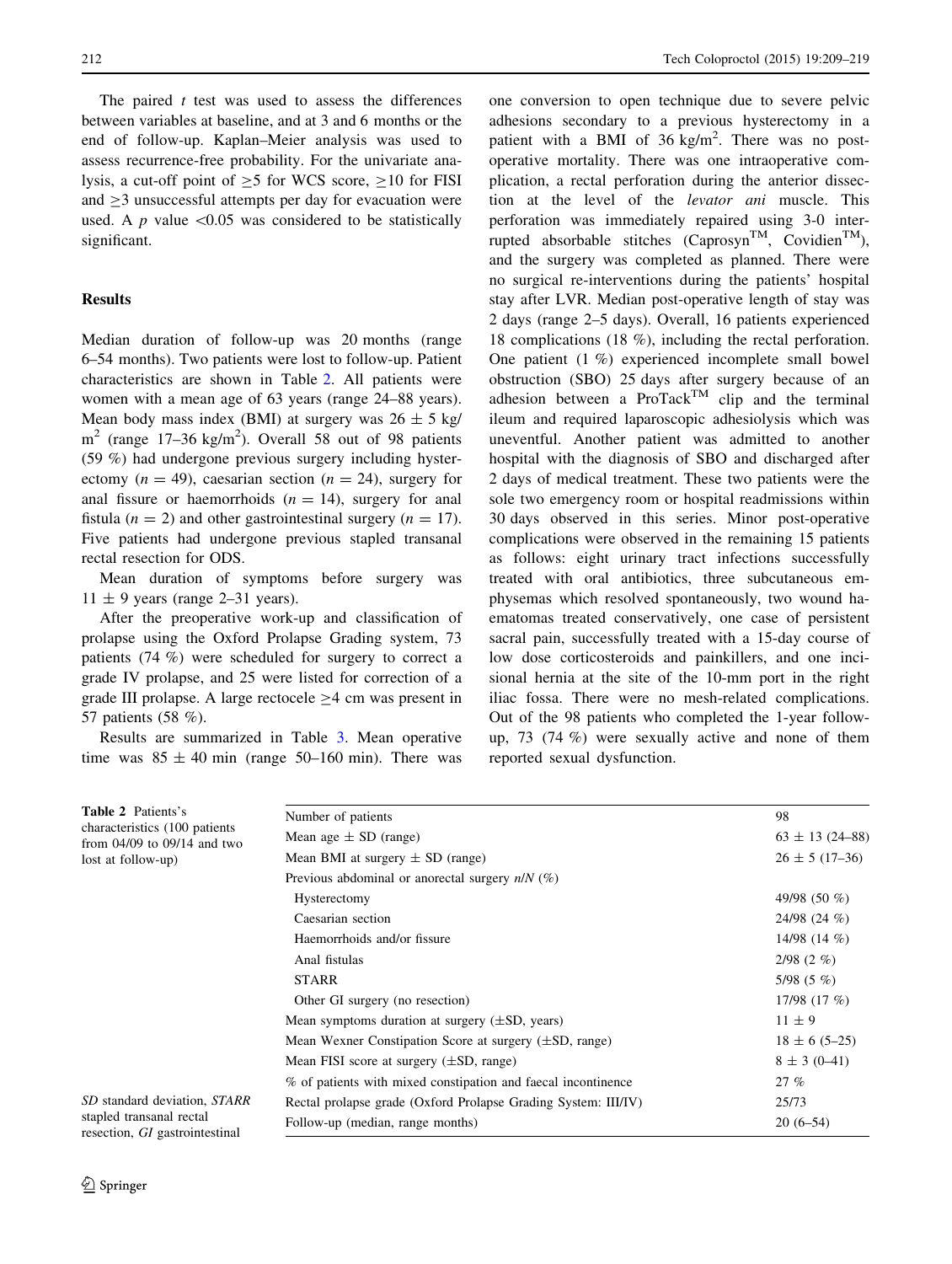<span id="page-4-0"></span>

| <b>Table 3</b> Outcome summary<br>$^{\rm a}$ Improvement = Faecal<br>Incontinence Severity Index and<br>Wexner constipation scores<br>reduced $>25$ %<br>$b$ Cure = Faecal Incontinence<br>Severity Index $\langle 10 \text{ or Wexner} \rangle$<br>constipation scores $<$ 5 | Outcome                                                     |                                 |  |  |
|-------------------------------------------------------------------------------------------------------------------------------------------------------------------------------------------------------------------------------------------------------------------------------|-------------------------------------------------------------|---------------------------------|--|--|
|                                                                                                                                                                                                                                                                               | Conversion to open technique: $n$ (%)<br>1 $(1 \%)$         |                                 |  |  |
|                                                                                                                                                                                                                                                                               | Mean operative time: (minutes, range)                       | $75(50-160)$                    |  |  |
|                                                                                                                                                                                                                                                                               | Median post-operative length of hospital stay (range, days) | $2(2-6)$                        |  |  |
|                                                                                                                                                                                                                                                                               | Overall complications: $n/N$ (% of patients)                | $16/100(16\%)$                  |  |  |
|                                                                                                                                                                                                                                                                               | Rectal perforation                                          | 1 $(1 \%)$                      |  |  |
|                                                                                                                                                                                                                                                                               | Urinary tract infection                                     | 8(8%)                           |  |  |
|                                                                                                                                                                                                                                                                               | Subcutaneous emphysema                                      | 3 $(3 \%)$                      |  |  |
|                                                                                                                                                                                                                                                                               | Wound haematoma (port site)                                 | $2(2\%)$                        |  |  |
|                                                                                                                                                                                                                                                                               | Small bowel obstruction                                     | $2(2\%)$                        |  |  |
|                                                                                                                                                                                                                                                                               | Persistent sacral pain                                      | 1 $(1 \%)$                      |  |  |
|                                                                                                                                                                                                                                                                               | Incisional hernia                                           | $1(1\%)$                        |  |  |
|                                                                                                                                                                                                                                                                               | Improvement <sup>a</sup> of symptoms $(\%)$                 |                                 |  |  |
|                                                                                                                                                                                                                                                                               | Constipation                                                | 92 % (79 % cured <sup>b</sup> ) |  |  |
|                                                                                                                                                                                                                                                                               | Faecal incontinence                                         | 86 % (72 % cured <sup>b</sup> ) |  |  |
|                                                                                                                                                                                                                                                                               | Prolapse persistence/recurrence                             | 14 $(14\%)$                     |  |  |

Incontinence

The mean FISI score of the whole group before surgery was 8.4 ( $\pm$ 4 standard deviation (SD); range 0–41) with a median of 6. Forty-three out of 98 (44 %) patients reported significant incontinence preoperatively with a FISI  $\geq$  10. Overall, considering the type of incontinence, six patients were incontinent to liquid stool, 18 were incontinent to gas, and 19 to mucous. At 3 months, the mean FISI improved to 4.4 ( $\pm$ 2.9 SD;  $p = 0.01$ ) with a median of 6 (range 0–34). At 6 months, the mean FISI improved to 3.2  $(\pm 2.2$  SD;  $p = 0.03$ ) with a median of 0 (range 0–34). At the end of follow-up, the mean FISI score was  $3.3$  ( $\pm 2.3$  SD;  $p = 0.04$  $p = 0.04$ ) (Table 4). In the 43 patients with a preoperative FISI score  $>10$ , incontinence improved in 33 (77 %) at 3 months and in 37 of 43 (86 %) at 6 and 12 months. Thirty-one (72 %) of these patients were cured. At the end of the follow-up, 12 patients (28 %) had abnormal FISI, 10 had persistent incontinence (23 %), and 2 had recurrence (5 %). No patients experienced worsening of incontinence at the end of the follow-up.

#### Constipation

The mean WCS before surgery was  $18.4 \ (\pm 11.6 \ SD; \text{range})$ 5–30) with a median of 16 (range 5–30). Eighty-nine out of 98 patients (91 %) reported an abnormal constipation score preoperatively with a WCS  $\geq$  5. Of those, 23 patients (26 %) presented with abnormal scores for both constipation and faecal incontinence. All 98 patients reported use of laxatives at least once a week, 85 (87 %) reported the need of enemas, and 31 (32 %) the need of digitation before surgery.

At 3 months, the mean WCS improved to 12  $(\pm 5 \text{ SD})$ ;  $p = 0.02$ ) with a median of 10 (range 0–20). At 6 months, the mean WCS improved to  $9.2$  ( $\pm 3.8$  SD;  $p = 0.05$ ) with a median of 9 (range 0–20). A further improvement was observed at the end of follow-up, when the mean WCS improved to 5.4 ( $\pm$ 4.1 SD;  $p = 0.04$ ), with a median of 7 (range  $0-20$ ) (Table [5](#page-5-0)). At the end of follow-up, constipation improved in 82 out of 89 patients (92 %) who had a preoperative WCS score  $>5$ . Seventy (79 %) were cured. At the end of the follow-up 24 patients reported the use of laxative once a week (24 %), 14 reported the need of enemas (14 %) and 6 the need for digitation (6 %). No patients experienced worsening of constipation.

#### Recurrent and persistent disease

Fourteen patients (14 %) experienced persistence ( $n = 3$ ) or recurrence  $(n = 11)$  of the prolapse. A Kaplan–Meier curve showed the risk of recurrence was 16 % at 3 years (0.783–0.925, 0.95 CI) (Fig. [4\)](#page-5-0). The peak of recurrences occurred between 24 and 36 months after surgery.

All 14 patients had preoperative constipation and five of them had an abnormal preoperative FISI score. Seven patients had no improvement of preoperative WCS scores, and all incontinent patients remained incontinent. In three patients prolapse, was considered to be persistent, while in all others it was considered to be recurrent. Six of these 14 patients were using digitation to evacuate before LVR, and all six continued to use digitation. Univariate analysis (Table [6\)](#page-6-0) showed a correlation between preoperative unsuccessful attempts for evacuation  $(>3$  in 24 h) and recurrence ( $p = 0.01$ ). Similarly, severity of constipation seems to be associated with a higher risk of recurrence  $(p = 0.01)$ . Moreover, pelvic floor descent  $>7$  cm on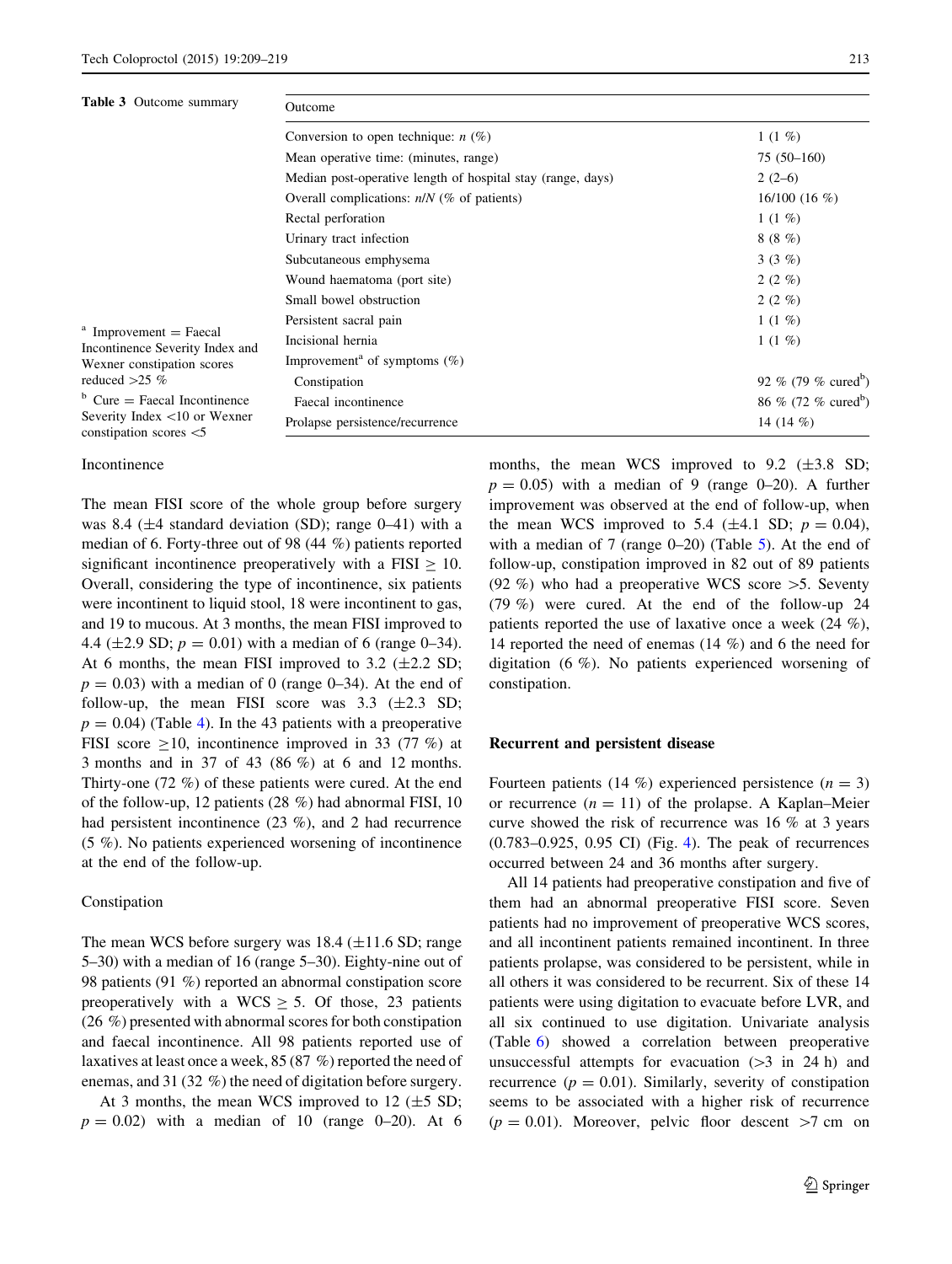| Faecal Incontinence<br>Severity Index | Before surgery<br>$mean \pm SD$ | 3 months after surgery<br>$mean \pm SD$ | 6 months after surgery<br>$(\text{mean} \pm \text{SD})$ | End of follow-up<br>$(\text{mean} \pm \text{SD})$ | $\boldsymbol{p}$ |
|---------------------------------------|---------------------------------|-----------------------------------------|---------------------------------------------------------|---------------------------------------------------|------------------|
| Gas                                   | $4.7 \pm 3.2$                   | $2.3 \pm 1.5$                           | $1.1 \pm 1.9$                                           | $1.3 \pm 1.0$                                     | 0.02             |
| Mucus                                 | $1.3 \pm 1.9$                   | $1.1 \pm 1.6$                           | $2.2 \pm 3.1$                                           | $1.4 \pm 1.6$                                     | <b>NS</b>        |
| Liquid stool                          | $1.2 \pm 2.1$                   | $0.9 \pm 1.0$                           | $0.4 \pm 1.5$                                           | $0.2 \pm 1.1$                                     | 0.04             |
| Solid stool                           | $1.3 \pm 0.9$                   | $0.1 \pm 0.7$                           | $0.2 \pm 1.1$                                           | $0.4 \pm 0.2$                                     | NS.              |
| Total                                 | $8.4 \pm 4.0$                   | $4.4 \pm 2.9$                           | $3.2 \pm 2.2$                                           | $3.3 \pm 2.3$                                     | 0.04             |

<span id="page-5-0"></span>Table 4 Faecal incontinence severity index before and after surgery

SD standard deviation

Table 5 Wexner constipation score before and after surgery

| Wexner constipation score                                 | Before surgery<br>$mean \pm SD$ | 3 months after surgery<br>$(\text{mean} \pm \text{SD})$ | 6 months after surgery<br>$mean \pm SD$ | End of follow-up<br>$mean \pm SD$ | $\boldsymbol{p}$ |
|-----------------------------------------------------------|---------------------------------|---------------------------------------------------------|-----------------------------------------|-----------------------------------|------------------|
| Frequency of bowel movements                              | $3.1 \pm 3.9$                   | $2.4 \pm 2.1$                                           | $1.1 \pm 2.9$                           | $1.0 \pm 2.6$                     | 0.05             |
| Difficulty: pain evacuation effort                        | $1.8 \pm 2.1$                   | $0.2 \pm 1.1$                                           | $0.5 \pm 1.7$                           | $0.3 \pm 2.9$                     | 0.04             |
| Completeness: feeling incomplete<br>evacuation            | $3.1 \pm 2.0$                   | $2.2 \pm 1.9$                                           | $1.4 \pm 2.1$                           | $1.2 \pm 2.0$                     | 0.05             |
| Pain: abdominal pain                                      | $2.1 \pm 3.2$                   | $1.0 \pm 1.1$                                           | $0.4 \pm 1.8$                           | $0.2 \pm 0.9$                     | 0.03             |
| Time: minutes in lavatory per<br>attempt                  | $0.9 \pm 1.3$                   | $0.5 \pm 2.5$                                           | $1.1 \pm 3.1$                           | $0.3 \pm 1.3$                     | NS.              |
| Assistance: type of assistance                            | $2.1 \pm 1.7$                   | $0.5 \pm 1.8$                                           | $0.9 \pm 1.3$                           | $0.1 \pm 1.1$                     | 0.04             |
| Failure: unsuccessful attempts for<br>evacuation per 24 h | $2.2 \pm 1.9$                   | $2.5 \pm 3.1$                                           | $0.7 \pm 1.3$                           | $0.2 \pm 0.9$                     | 0.05             |
| History: duration of constipation<br>(year)               | $3.2 \pm 2.8$                   | $2.8 \pm 2.8$                                           | $3.1 \pm 2.6$                           | $2.1 \pm 2.2$                     | NS.              |
| Total                                                     | $18.4 \pm 11.6$                 | $12.0 \pm 5.0$                                          | $9.2 \pm 3.8$                           | $5.4 \pm 4.1$                     | 0.04             |

SD standard deviation

proctogram seems to be associated with an increased risk of recurrence ( $p = 0.01$ ).

A stapled transanal rectal resection (STARR) was offered to all 14 patients at least 1 year after LVR. Seven



Fig. 4 Risk of developing recurrence according to the Kaplan–Meier curve

of them have undergone STARR. In three patients, a full anterior and posterior resection was performed using a 33-mm circular stapler (EEA, Covidien, Dublin). Two patients with residual posterior prolapse underwent only posterior resection. In two patients, STARR was performed using a single 36 mm stapler (TST 36-Megawindows, Touchstone Inc, China) for a full-thickness  $360^\circ$  rectal resection. All these procedures were uneventful, and five out seven patients (71 %) had resolution of symptoms and no recurrence at the end of the follow-up.

#### **Discussion**

In this series, we present our experience with LVR using biologics for the treatment of internal rectal prolapse associated with ODS and FI after failure of conservative medical therapy including oral laxatives, enemas and pelvic floor biofeedback. Although some reports showed success rates up to 90 % for both constipation and faecal incontinence [\[14](#page-9-0)], none of our patients had undergone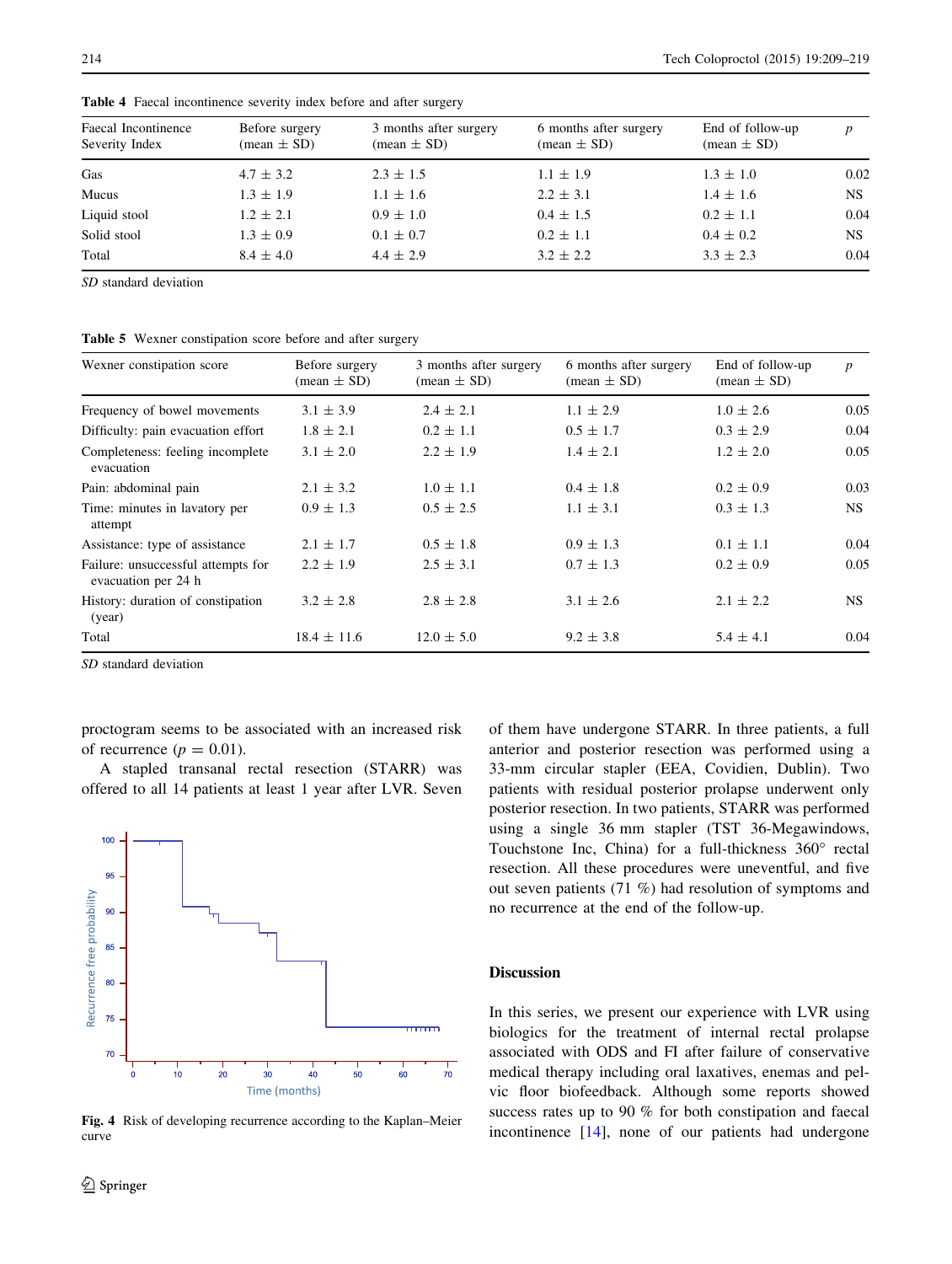<span id="page-6-0"></span>Table 6 Univariate analysis of preoperative factors influencing recurrence on patients with complete follow-up

| Parameters                                | No recurrence 84 | Recurrence 14   | Odds ratio 95 % CI | Significance $(p)$ |
|-------------------------------------------|------------------|-----------------|--------------------|--------------------|
| Constipation                              |                  |                 |                    |                    |
| Daily difficult evacuation                | <b>Yes 70</b>    | Yes 12          | 1.20               | 0.82               |
|                                           | No 14            | No 2            | $0.24 - 5.96$      |                    |
| Feeling of incomplete evacuation          | Yes 48           | Yes 12          | 4.50               | 0.06               |
|                                           | No 36            | No $2$          | $0.95 - 21.37$     |                    |
| Abdominal pain                            | Yes 45           | Yes 7           | 0.89               | 0.80               |
|                                           | No 39            | No 7            | $0.28 - 2.68$      |                    |
| Minutes in lavatory per attempt $>10$ min | Yes 38           | Yes 5           | 0.82               | 0.75               |
|                                           | No 46            | No 9            | $0.25 - 2.69$      |                    |
| Enema                                     | <b>Yes 73</b>    | Yes 10          | 0.38               | 0.15               |
|                                           | No 11            | No 4            | $0.10 - 1.41$      |                    |
| Digitation                                | <b>Yes 27</b>    | Yes 6           | 1.58               | 0.43               |
|                                           | No 57            | No 8            | $0.50 - 5.01$      |                    |
| Unsuccessful attempts >3 per              | <b>Yes 66</b>    | Yes 4           | 0.11               | 0.01               |
| 24 h                                      | No 18            | No 10           | $0.031 - 0.28$     |                    |
| Duration of constipation >10 years        | <b>Yes 59</b>    | Yes 6           | 0.35               | 0.08               |
|                                           | No 25            | No $8\,$        | $0.11 - 1.14$      |                    |
| Wexner score                              | Mean             | Mean            | 0.01               | 0.01               |
|                                           | $16.4 \pm 3.1$   | $19.5 \pm 2.0$  | 1.44-4.76          |                    |
| Medical history                           |                  |                 |                    |                    |
| History of anorexia                       | Yes 12           | Yes 3           | 1.64               | 0.50               |
|                                           | No 72            | No 11           | $0.40 - 6.74$      |                    |
| Previous hysterectomy                     | Yes 41           | Yes 8           | 1.21               | 0.50               |
|                                           | No 43            | No 6            | $0.45 - 5.00$      |                    |
| Incontinence                              |                  |                 |                    |                    |
| Incontinence to gas                       | Yes 15           | Yes 3           | 1.25               | 0.75               |
|                                           | No 69            | No 11           | $0.31 - 5.05$      |                    |
| Incontinence to liquid                    | Yes 5            | Yes 1           | 1.22               | 0.86               |
|                                           | No 79            | No 13           | 0.13 to 11.25      |                    |
| Incontinence to mucous                    | Yes 15           | Yes 4           | 1.84               | 0.35               |
|                                           | No 69            | No 10           | $0.51 - 6.66$      |                    |
| Incontinence to solid stool               | Yes 0            | Yes 0           | 5.83               | 0.38               |
|                                           | No 84            | No 14           | $0.11 - 305.51$    |                    |
| FISI score                                | Mean             | Mean            | 3.1                | 1.00               |
|                                           | $8.8\,\pm\,2$    | $8.6$ $\pm$ $2$ | $-1.15$ to 1.15    |                    |
| Findings at defecography                  |                  |                 |                    |                    |
| Descending perineum (>7 cm)               | Yes 32           | Yes 11          | 5.96               | 0.01               |
|                                           | No 52            | No 3            | 1.54-22.99         |                    |
| Large rectocele (>4 cm)                   | <b>Yes 49</b>    | Yes 8           | 0.95               | 0.93               |
|                                           | No 35            | No $6$          | $0.30 - 2.99$      |                    |
| Enterocoele and/or sigmoidocele           | Yes 18           | Yes 2           | 0.61               | 0.54               |
|                                           | No 66            | No 12           | $0.13 - 2.98$      |                    |

FISI Faecal Incontinence Severity Index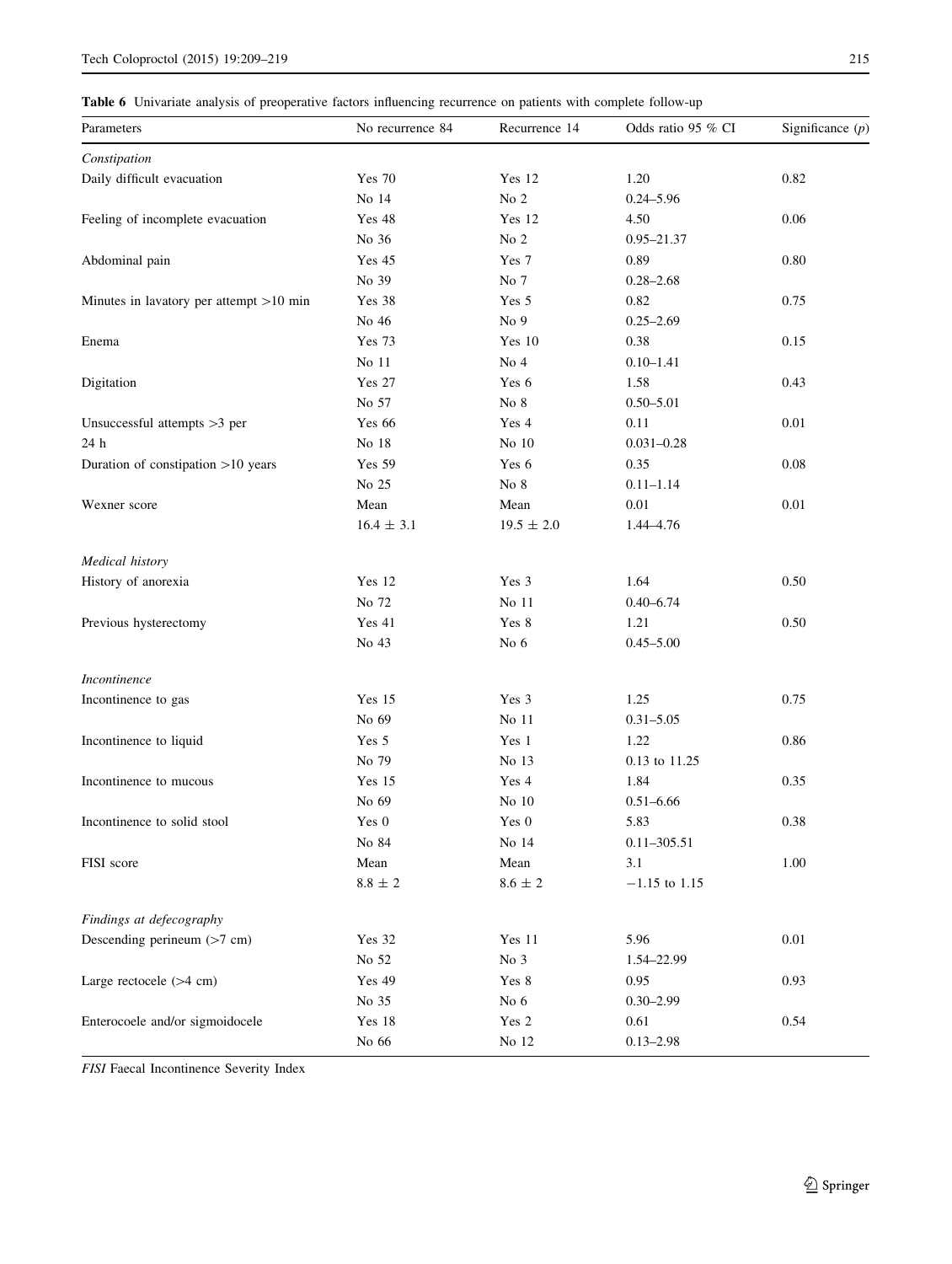previous colonic irrigation. Traditionally in our institution, if conservative medical management failed, surgery was offered.

Advantages of ventral rectopexy (VR) consist in the mobilization of the rectovaginal space down to the levator ani muscle and the anterior placement of a mesh, which is sutured distally to the anterior wall of the rectum as well as to the posterior wall of the vagina, and secured proximally to the sacral promontory  $[1]$  $[1]$ . In contrast to other methods of repair, posteriorly only a small patch of the promontorium needs to be freed with little risk of the more laterally running hypogastric nerves. The initial Orr-Loygue procedure consisted of a full anterior as well as posterior rectal mobilization, only sparing the lateral ligaments [[15\]](#page-9-0). In 2004, D'Hoore and Penninckx [[1\]](#page-9-0) proposed a purely anterior rectal mobilization to overcome the risk of new-onset constipation, found in up to 50 % of patients who had undergone a posterior approach  $[16]$  $[16]$ . With the new technique of LVR, successful long-term results for the treatment of rectal prolapse have been reported  $[2, 5]$  $[2, 5]$  $[2, 5]$  $[2, 5]$ . During the last 13 years, a few other authors have described this abdominal procedure as a safe solution for reducing prolapse- and intussusceptionrelated symptoms, including obstructed defecation and faecal incontinence, and reported its association with low morbidity rates [\[2](#page-9-0), [5,](#page-9-0) [16–18](#page-9-0)]. The LVR technique not only spares the pelvic nerves and therefore avoids rectal denervation inertia [\[19](#page-9-0)] but also offers the advantage of a concomitant repair of middle pelvic floor compartment pathologies like rectocele and enterocele [[1\]](#page-9-0). So far, most studies have pointed out the role of LVR for external rectal prolapse, while studies on the results of LVR used for internal rectal prolapse are scant. However, Wijffels and colleagues reported the efficacy of this procedure for rectocele [\[4](#page-9-0)]. Since the dissection is conducted completely between the rectum and vagina, the concomitant rectocele is dissected and repaired by the mesh positioning. This may not differ from a transperineal rectocele repair with a mesh, except for the dissection direction [[20\]](#page-9-0).

Minor complications after LVR may range from 4 to 8 %, according to the literature [[4,](#page-9-0) [21,](#page-9-0) [22\]](#page-9-0).

Our overall complication rate of 16 % was comparable to these data, being mainly due to minor complications. However, we observed two SBO one of which required surgery and adhesiolysis, due to entrapment of the small bowel mesentery in the ProTack<sup>TM</sup> clips. In this case, the sacral promontory was not completely covered by peritoneum at re-operation [[22\]](#page-9-0).

This emphasizes the importance of peritoneum completely covering all foreign material, mesh or otherwise.

Wijffels et al. [[3,](#page-9-0) [12,](#page-9-0) [23–26](#page-9-0)] demonstrated the safety of this technique for the elderly compared with previously used more extensive procedures for rectal prolapse.

Our population was relatively young (mean age: 63 years), due to a large referral of patients with anorexia nervosa, which is possibly an under-recognized cause of rectal prolapse [[27,](#page-9-0) [28](#page-9-0)]. The complication rate in this younger age group was not lower than that in older age groups from other studies. On the other hand, it should be noted that anorexic patients may have immune system problems due to undernourishment.

Nevertheless, the post-operative mean hospital stay in our study was only 2 days, comparable with that reported by experienced centres [\[2](#page-9-0), [4](#page-9-0), [12\]](#page-9-0).

With regard to recurrence of rectal prolapse, LVR provides good results. D'Hoore et al. [[2\]](#page-9-0) reported a recurrence rate of only 5 % in a subgroup of 42 patients with a 5-year follow-up. The recent literature has indicated that the average recurrence rate is 4–5 % (range 0–27 %).

In our study, an overall incidence of recurrent or persistent internal prolapse of 14 % was observed. This seems higher than in other centres. It may be partly due to study bias since our group included many anorexic patients, among whom constipation exceeds 80 % and some degree of constipation remains after the BMI is re-established [\[29](#page-9-0)]. As a matter of fact, three patients who experienced persistence and recurrence were anorexic. Despite this, anorexia seems not be a risk factor for failure. Moreover, six out of 14 recurrences were observed in the first 20 patients treated, and the learning curve might be responsible for these. This may explain the longer-term curve drop on the Kaplan–Meier curve. It is also possible that early recurrences or persistence of anatomical abnormalities is secondary to technical failures, though a meshrelated problem cannot be excluded. However, according to our univariate analysis of preoperative factors influencing recurrence, the most important risk factors seem to be pelvic floor descent on defecography as well as severe constipation preoperatively. This could be explained by global pelvic floor weakness and probably pudendal neuropathy. Further investigation before surgery in this subgroup of patients may be important, as well as consideration for alternative treatments.

LVR provides good functional outcomes. Post-operative constipation usually improves in 25 % of patients, while new-onset constipation after surgery occurs in about 3 % of patients. FI decreases in up to 50 %, while new-onset postoperative FI is very rare. However, if 'pure' ventral rectopexy series are considered, the reduction in post-operative constipation is even greater and new-onset constipation is very rare: FI may improve in up to 91 % of the cases and constipation in up to 86 % of the cases when synthetic mesh is used, at least in short-term follow-up. These percentages are reduced to about 80 % when longerterm follow-up is considered [[2,](#page-9-0) [4](#page-9-0), [5](#page-9-0), [29–31\]](#page-9-0).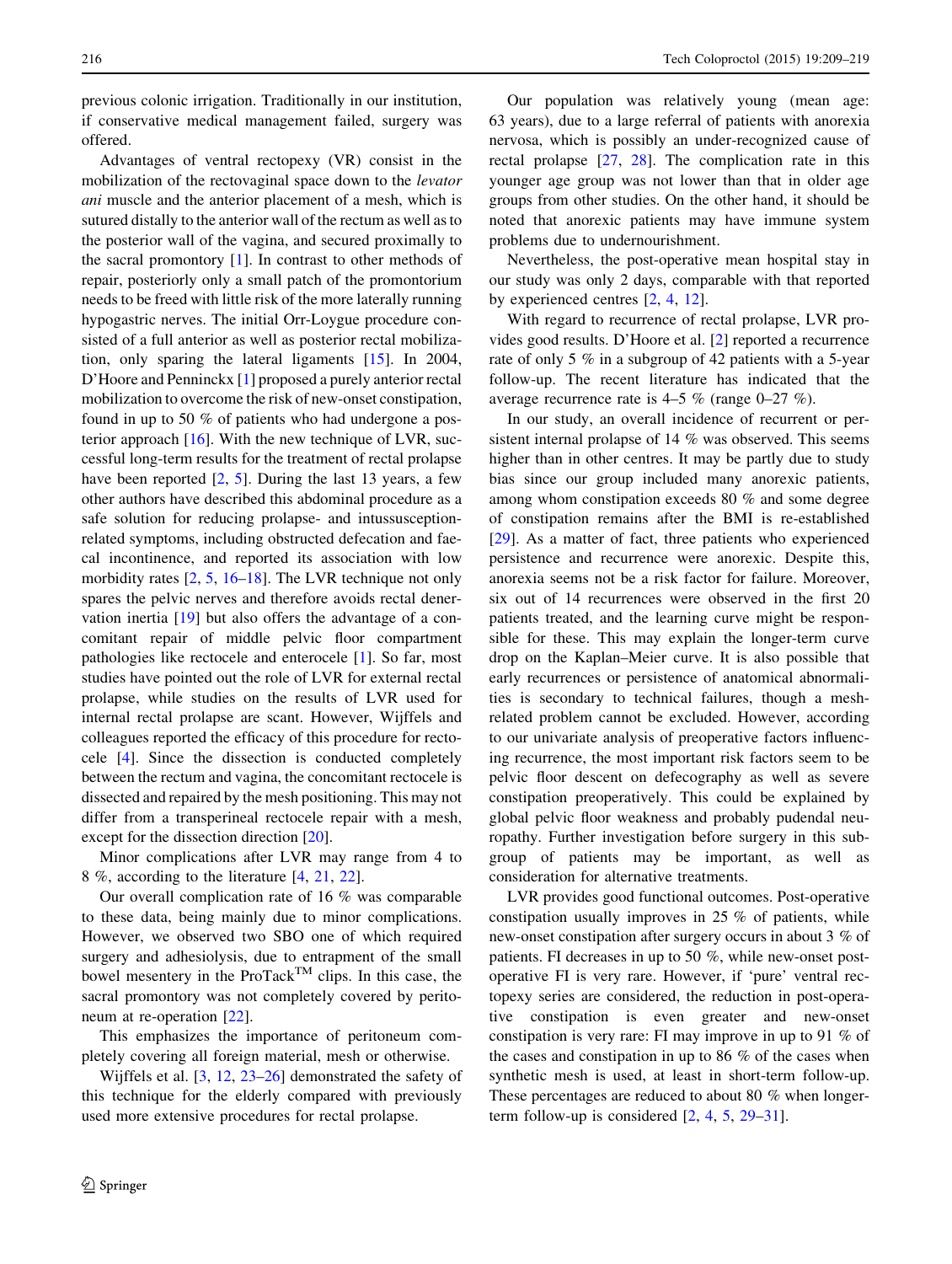Looking at studies using the same technique, but with biologic instead of synthetic mesh, improvement rates can reach 95 % for constipation and for incontinence, although it must be noted that these results are observed with shortterm follow-up [[9,](#page-9-0) [10\]](#page-9-0).

In the present study, 91 % of the patients with a grade III and IV internal rectal prolapse complained about preoperative constipation. Post-operative improvement of constipation was about 80 % at the end of follow-up, and we did not observe any new-onset constipation. These results are comparable to those reported in the literature cited above, considering the longer follow-up of our series.

Significant incontinence was evident in 44 % of our study population, and it was significantly improved in 86 % (cured in 72 %) of the patients after surgery. Similar to findings reported in the literature, these improvements were immediately evident starting 3 months after surgery and improved during the first 6 months. No further improvements were observed thereafter, as previously reported [[10\]](#page-9-0).

Our results confirm the unique role of LVR in ameliorating or preserving continence and in treating constipation, with a negligible risk of a new-onset constipation, making traditional sigmoid resection in constipated patients unnecessary. Indeed, post-operative constipation may remain or develop even after sigmoid resection along with a mortality rate as high as 10 % [[32,](#page-9-0) [33\]](#page-9-0).

Regarding the use of biologic or synthetic mesh, one can say, looking at the functional outcome data above, that they both do the initial mechanical job. Only data from very long follow-ups can establish whether all biologic meshes can sustain this mechanical support following their degradation. Certainly, some biologic meshes seem to be inferior to others [\[34](#page-9-0)].

Some studies showed inferior functional outcome results and graft-related complications in colposuspension with biologic mesh compared with synthetic mesh [[35\]](#page-10-0).

Therefore, whether biologic meshes cause less meshrelated problems needs to be proven in larger-scale welldefined studies.

According to the literature, polypropylene, polyester or polytetrafluoroethylene meshes have been used routinely. Use of a foreign material to fix or suspend the rectum is intended to give more initial mechanical support until tissue remodelling has occurred and to stimulate more fibrous tissue formation than an ordinary suture rectopexy. The main disadvantage of using synthetic mesh is the risk of post-implantation mesh-related complications. Among these, pelvic sepsis has been reported in 2–16 % of patients who underwent prosthetic rectopexy [[36\]](#page-10-0).

The risk of pelvic sepsis is higher if a resection is performed and if a pelvic haematoma is present [[37\]](#page-10-0). Other complications that have been described are rectal stricture, recto-vaginal fistula, mesh erosion into the vagina, rectum

and bladder, pelvic pain and dyspareunia, due to nerve irritation and chronic inflammation [\[38](#page-10-0)]. The 2008 National Institute for Health and Clinical Excellence review of surgery for pelvic organ prolapse showed that mesh-related complications depend on the type of mesh used and on the duration of follow-up. As demonstrated by this review, erosion rates for biologic meshes (xenografts) were nil, while they increased to 7 % for synthetic and to 14 % for combined synthetic ones. On the other hand, the failure rate was higher for biologic meshes than for synthetic ones (23 vs. 9 %) [\[38](#page-10-0)].

A 2011 safety communication of the US Food and Drug Administration concerning pain, mesh infections and mesh erosion through the vagina after mesh implantation for pelvic organ prolapse and stress urinary incontinence surgery called the use of meshes for this indication into question. However, one should emphasize that these reports concern the transvaginal and partially blind placement of the meshes [[39\]](#page-10-0), which is distinctly different from our LVR technique with an excellent view of the placement of the mesh in relation to vagina and rectum. We believe that the biologic mesh between the rectum and vagina positioned after a full lower anterior dissection corrects rectocele and reduces the risk of mesh erosion and/or infection.

So far, no clear conclusion in favour of one mesh over the other can be drawn in terms of short- and long-term safety of synthetic mesh in pelvic reconstructive surgery since most of the reported studies are retrospective or uncontrolled series. This is even more difficult for rectal prolapse surgery due to the different approaches and study designs used, as well as different lengths of follow-up. Following LVR, the risk of mesh detachment, infection or erosion into the rectum or the vagina exists but it is extremely rare [[40\]](#page-10-0).

When the mesh is completely covered by the peritoneum, mesh -related complications are theoretically avoided [\[2](#page-9-0)].

However, the risk of mesh erosion into the vagina can be as high as 21 % and according to a large review on sacrocolpopexy is 3.4  $%$  [\[36](#page-10-0)].

Mesh placement closer to the vaginal wall instead of the rectum might explain this difference [\[12](#page-9-0)]. One study also emphasized the partially blind insertion route as a very prominent risk factor for mesh complications like erosion [\[41](#page-10-0)].

Although the risk of mesh-related complications after LVR is very low, the possibly devastating clinical effects tempt us to search for an alternative to synthetic mesh. Biologic meshes were introduced with the hope that results would improve. Moreover, biologic meshes have been used in infected areas, and we believe that their use could additionally minimize the risk of pelvic infections and that this could justify their costs [[37\]](#page-10-0).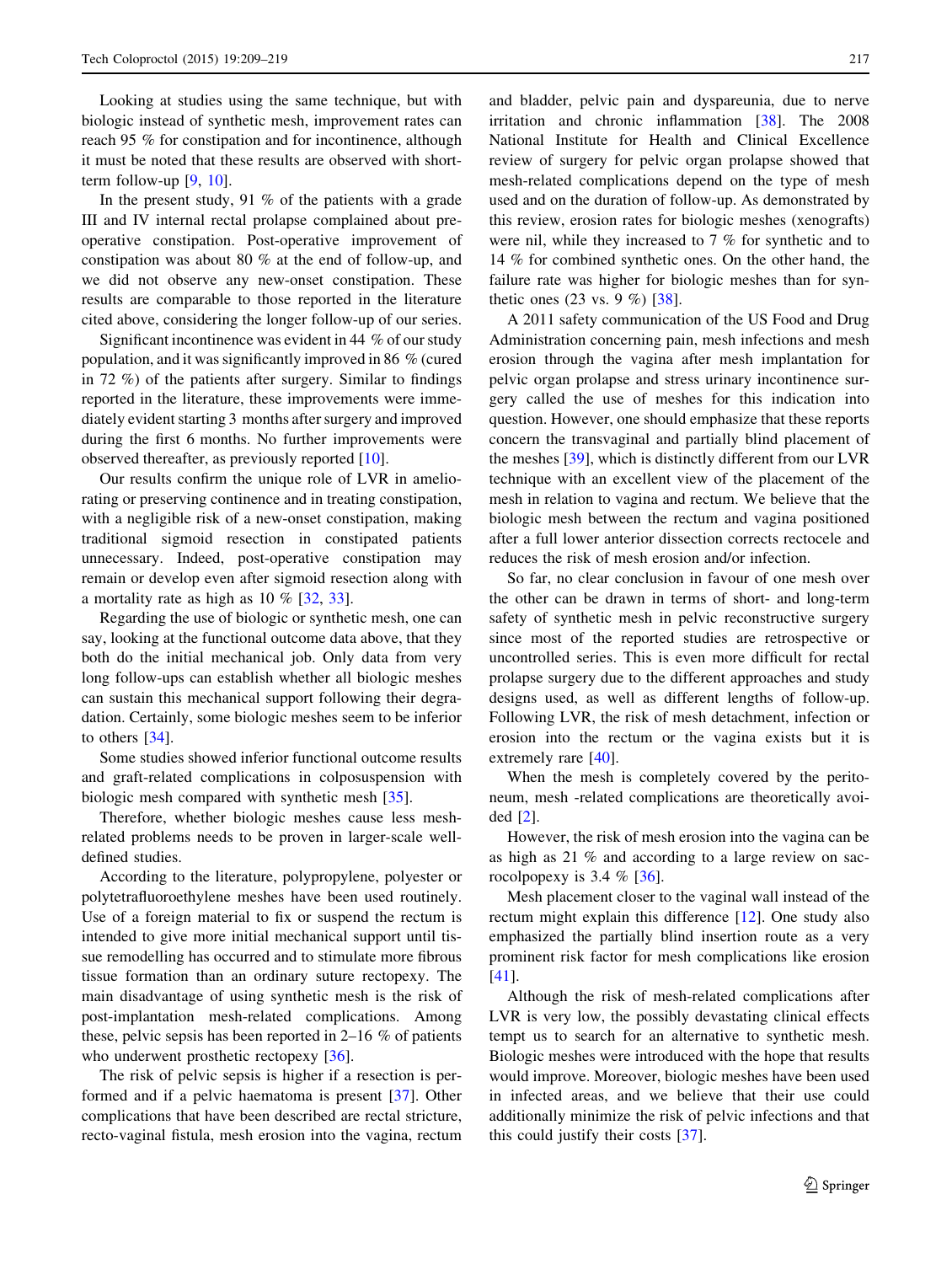<span id="page-9-0"></span>This study has some limitations, such as the need for a longer follow-up and the lack of a psychological evaluation of the patients, considering the strong impact that psychiatric comorbidities have on pelvic floor dysfunction [\[42](#page-10-0)].

# **Conclusions**

Our results confirm the safety of LVR for repair of internal rectal prolapse in terms of functional outcome as well as recurrence. In addition, the use of biologic mesh in our series with intermediate follow-up provided functional results similar to those reported for series where traditional synthetic mesh was used for rectal prolapse repair.

#### Conflict of interest None.

#### References

- 1. D'Hoore A, Cadoni R, Penninckx F (2004) Long-term outcome of laparoscopic ventral rectopexy for total rectal prolapse. Br J Surg 91:1500–1505
- 2. D'Hoore A, Penninckx F (2006) Laparoscopic ventral recto(colpo)pexy for rectal prolapse: surgical technique and outcome for 109 patients. Surg Endosc 20:1919–1923
- 3. Wijffels N, Cunningham C, Dixon A, Greenslade G, Lindsey I (2001) Laparoscopic ventral rectopexy for external rectal prolapse is safe and effective in the elderly. Does this make perineal procedures obsolete? Colorectal Dis 13:561–566
- 4. Collinson R, Wijffels N, Cunningham C, Lindsey I (2010) Laparoscopic ventral rectopexy for internal rectal prolapse: shortterm functional results. Colorectal Dis 12:97–104
- 5. Auguste T, Dubreuil A, Bost R, Bonaz B, Faucheron JL (2006) Technical and functional results after laparoscopic rectopexy to the promontory for complete rectal prolapse. Prospective study in 54 consecutive patients. Gastroenterol Clin Boil 30:659–663
- 6. Abet E, Lehur PA, Wong M (2012) Sexual function and laparoscopic ventral rectopexy for complex rectocoele. Colorectal Dis 14:721–726
- 7. Ahmad M, Sileri P, Franceschilli L (2012) The role of biologics in pelvic floor surgery. Colorectal Dis 14(Suppl 3):19–23
- 8. Shah BC, Tiwari MM, Goede MR et al (2011) Not all biologics are equal! Hernia 15:165–171
- 9. Wahed S, Ahmad M, Mohiuddin K, Katory M, Mercer-Jones M (2012) Short term results for laparoscopic ventral rectopexy using biologic mesh for pelvic organ prolapse. Colorectal Dis 14:1242–1247
- 10. Sileri P, Franceschilli L, De Luca E (2012) Laparoscopic ventral rectopexy for internal rectal prolapse using biologic mesh: postoperative and short-term functional results. J Gastrointest Surg 16:622–628
- 11. Smart NJ, Pathak S, Boorman P (2013) Synthetic or biologic mesh use in laparoscopic ventral mesh rectopexy-a systematic review. Colorectal Dis 15:650–654
- 12. Boons P, Collinson R, Cunningham C, Lindsey I (2010) Laparoscopic ventral rectopexy for external rectal prolapse improves constipation and avoids de novo constipation. Colorectal Dis 12:526–532
- 13. Sileri P, Franceschilli L, Gaspari AL (2012) Saving time stitching thick biologic mesh during laparoscopic ventral rectopexy. Tech Coloproctol 16:393–394
- 14. Koch SM, Melenhorst J, van Gemert WG, Baeten CG (2008) Prospective study of colonic irrigation for the treatment of defaecation disorders. Br J Surg 95:1273–1279
- 15. van den Esschert JW, van Geloven AA, Vermulst N, Groenedijk AG, de Wit LT, Gerhards MF (2008) Laparoscopic ventral rectopexy for obstructed defecation syndrome. Surg Endosc 22:2728–2732
- 16. Bachoo P, Brazzelli M, Grant A (2000) Surgery for complete rectal prolapse in adults. Cochrane Database Syst Rev (2):CD001758
- 17. Formijne Jonkers HA, Poierrié N, Draaisma WA (2013) Laparoscopic ventral rectopexy for rectal prolapse and symptomatic rectocele: an analysis of 245 consecutive patients. Colorectal Dis 15:695–699
- 18. Maggiori L, Bretagnol F, Ferron M (2013) Laparoscopic ventral rectopexy: a prospective long-term evaluation of functional results and quality of life. Tech Coloproctol 17:431–436
- 19. Prasad ML, Pearl RK, Abcarian H, Orsay CP, Nelson RL (1986) Perineal proctectomy, posterior rectopexy, and postanal levator repair for the treatment of rectal prolapse. Dis Colon Rectum 29:547–552
- 20. Smart NJ, Mercer-Jones MA (2007) Functional outcome after transperineal rectocele repair with porcine dermal collagen implant. Dis Colon Rectum 50:1422–1427
- 21. Samaranayake CB, Luo C, Plank AW, Merrie AE, Plank LD, Bissett IP (2010) Systematic review on ventral rectopexy for rectal prolapse and intussusception. Colorectal Dis 12:504–512
- 22. Faucheron JL, Voirin D, Riboud R et al (2012) Laparoscopic anterior rectopexy to the promontory for full-thickness rectal prolapse in 175 consecutive patients: short- and long-term followup. Dis Colon Rectum 55:660–665
- 23. Madiba TE, Baig MK, Wexner SD (2005) Surgical management of rectal prolapse. Arch Surg 140:63–73
- 24. William C, Cirocco MD (2010) Altemeier procedure for rectal prolapse: an operation for all ages. Dis Colon Rectum 53:1618–1623
- 25. Duthie GS, Bartolo DC (1992) Abdominal rectopexy for rectal prolapse: a comparison of techniques. Br J Surg 79:107–113
- 26. Riansuwan W, Hull TL, Bast J, Hammel JP, Church JM (2010) Comparison of perineal operations with abdominal operations for full-thickness rectal prolapse. World J Surg 34:1116–1122
- 27. Rexnik Z, Vishne TH, Kristt D, Alper D, Ramadan E (2001) Rectal prolapse: a possible under-recognized complication of anorexia nervosa amenable to surgical correction. Int J Psychiatry Med 31:347–352
- 28. Sileri P, Iacoangeli F, Staar F et al (2012) Nervosa anorexia leads to defaecatory disorders compared to general population. Gastroenterology 5:S1072–S1073
- 29. Silvis R, Gooszen HG, van Essen A, de Kruif AT, Janssen LW (1999) Abdominal rectovaginopexy: modified technique to treat constipation. Dis Colon Rectum 42:82–88
- 30. Verdaasdonk EG, Bueno de Mesquita JM, Stassen LP (2006) Laparoscopic rectovaginopexy for rectal prolapse. Tech Coloproctol 10:318–322
- 31. Portier G, Iovino F, Lazorthes F (2006) Surgery for rectal prolapse: orr-Loygue ventral rectopexy with limited dissection prevents postoperative-induced constipation without increasing recurrence. Dis Colon Rectum 49:1136–1140
- 32. Yakut M, Kaymakcioglu N, Simsek A, Tan A, Sen D (1998) Surgical treatment of rectal prolapse. A retrospective analysis of 94 cases. Int Surg 83:53–55
- 33. Lechaux JP, Lechaux D, Perz M (1995) Results of Delorme's procedure for rectal prolapse. Advantages of modified technique. Dis Colon Rectum 38:301–307
- 34. Gaertner WB, Bonsack ME, Delaney JP (2007) Experimental evaluation of four biologic prostheses for ventral hernia repair. J Gastrointest Surg 11:1275–1285